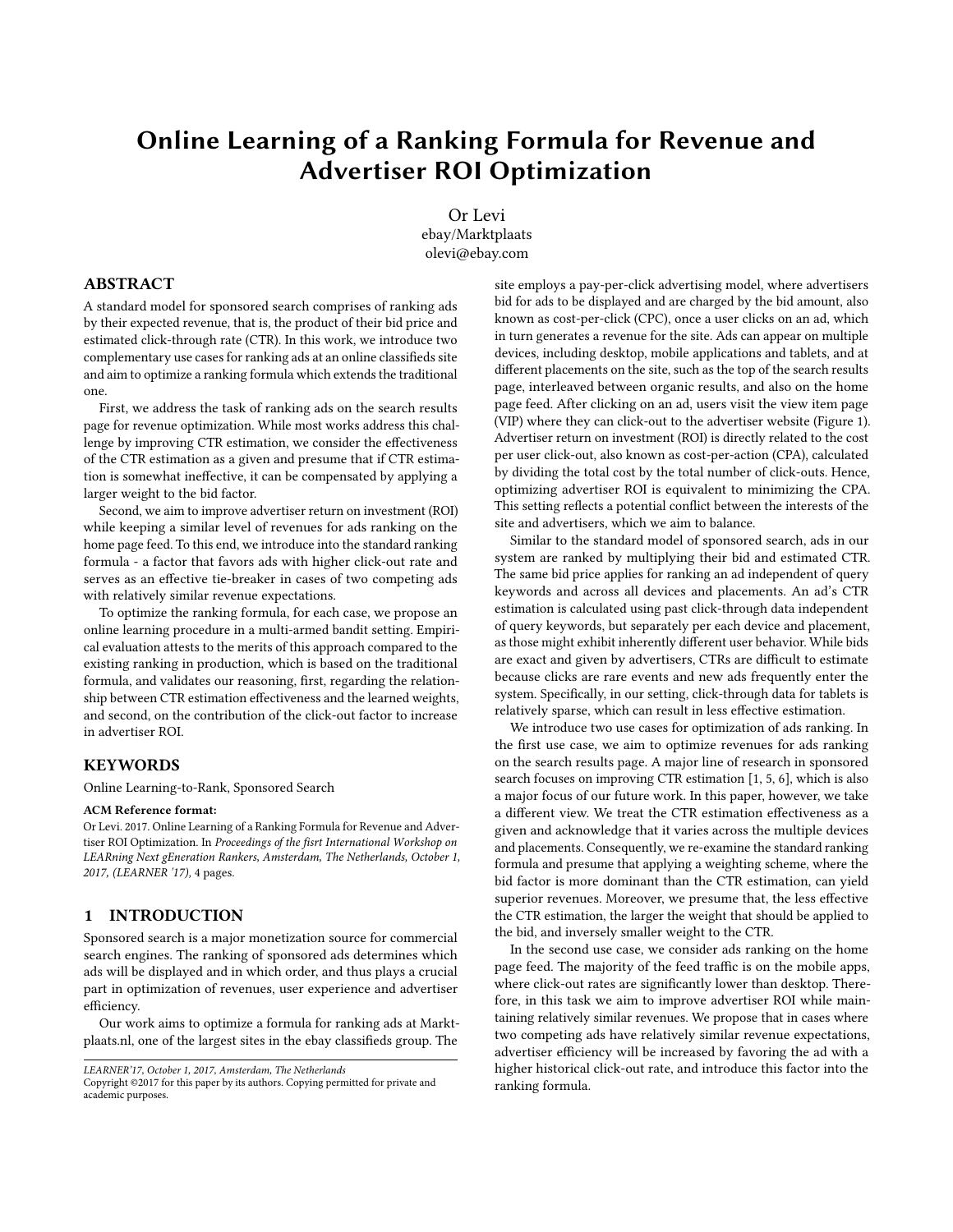#### ICTIR '17, , Amsterdam, Netherlands Or Levi



Figure 1: Marktplaats.nl sponsored search. Sponsored results are displayed at the top of the search results page (SRP). Clicking on a result opens the view item page (VIP), where a user might click-out to an advertiser website.

These two use cases reflect our aspiration to optimize near term revenues while improving advertiser ROI to sustain business relationship in the longer term.

Inspired by recent approaches that model online learning-torank as a contextual multi-armed bandit problem [\[2\]](#page-3-4), we treat the challenge of optimizing weights for the ranking formula as an online learning process. Under this model, we attempt to learn the best action, that is, weights for the ranking formula, per each context, namely device and placement on the site, while observing revenues resulting from user clicks.

We show, through an empirical evaluation, that our approach in both use cases outperforms the existing ranking in production, which is based on the traditional ranking formula. The evaluation also validates the underlying premises of our approach. In the revenue optimization task, we point out to the correlation between the CTR estimation effectiveness and the weights learned across the different devices and placements. In the task of optimizing advertiser ROI while keeping revenues unchanged, we show the contribution of the click-out factor to increase in advertiser ROI.

## 2 RELATED WORK

Works in sponsored search that address the challenge of revenue optimization mostly focus on improving click-through rate estimation [\[1,](#page-3-1) [5,](#page-3-2) [6\]](#page-3-3). Predicting CTR for ads is typically based on machinelearned models trained using past click-through data. Examples of such models are logistic regression [\[1,](#page-3-1) [5\]](#page-3-2), probit regression [\[6\]](#page-3-3) and boosted trees [\[3\]](#page-3-5). These models employ multiple features that might affect the probability of a user clicking on an ad, such as textual match between the user's query and ad content, historical ad performance and personal user preferences. There has also been some work on employing learning-to-rank methods for the CTR estimation task [\[8\]](#page-3-6), where a statistical model is learned offline.

Our work, on the contrary, treats the CTR estimation effectiveness as a given, and aims to maximize revenues through online learning of a ranking formula, that applies a larger weight to the bid factor to compensate for possibly ineffective CTR estimation.

The most relevant work to ours is that of Lahaie and Pennock [\[4\]](#page-3-7). It showed that applying an exponent, substantially smaller than one, to the CTR estimation, can yield superior revenue in equilibrium under certain conditions. There are several differences to our

setting, such that it cannot be compared as a baseline. The main difference is that they study keyword auctions, where the bid and CTR estimation are keyword specific, and so is the fine-tuned exponent. In contrast, our ranking function employs weights for both the CTR and the bid factor, which are optimized through online learning, independent of query keywords, and in the context of each placement on our site. Consequently, we demonstrate through an empirical evaluation, that the optimized weights are not affected by keyword specific conditions, but rather by the degree of CTR estimation effectiveness, which varies across the different placements.

Advertiser efficiency in sponsored search is generally not considered as a separate objective. The common premise is that advertiser revenues are directly related to CTR and thus improving CTR estimation also increases efficiency with respect to advertisers. Wang et al. [\[7\]](#page-3-8) recognized that the objectives of the site and advertisers are not always consistent and proposed to model ads ranking as a multi-objective optimization problem. However, similar to the common premise, they also used CTR as the objective for optimizing advertiser utility.

In our work, we focus on balancing revenues and advertiser ROI, wherein the latter is related more directly to cost-per-action (CPA) than CTR. CPA is affected to a large degree by the effectiveness of the advertiser view item page, but can also be improved directly through the ranking formula as we demonstrate in the next sections.

# 3 METHOD

We revisit the traditional ranking formula in sponsored search, where the ranking score of an ad is equal to its bid multiplied by its estimated CTR, and introduce the following weighting scheme:

$$
CPC^{w_1} * CTR^{w_2} \tag{1}
$$

such that  $w_1 + w_2 = 1$ .

For the revenue optimization task, we presume that if CTR estimation is somewhat ineffective, it can be compensated by applying a larger weight to the bid factor. Accordingly, we study sets of weights where  $w_1 > w_2$ . It can be expected that reducing the CTR weight in the ranking would result in a lower click-through rate. However, if the CTR estimation is indeed ineffective, this drop should be relatively mild and should be more than compensated by an increase in average CPC, yielding higher revenues.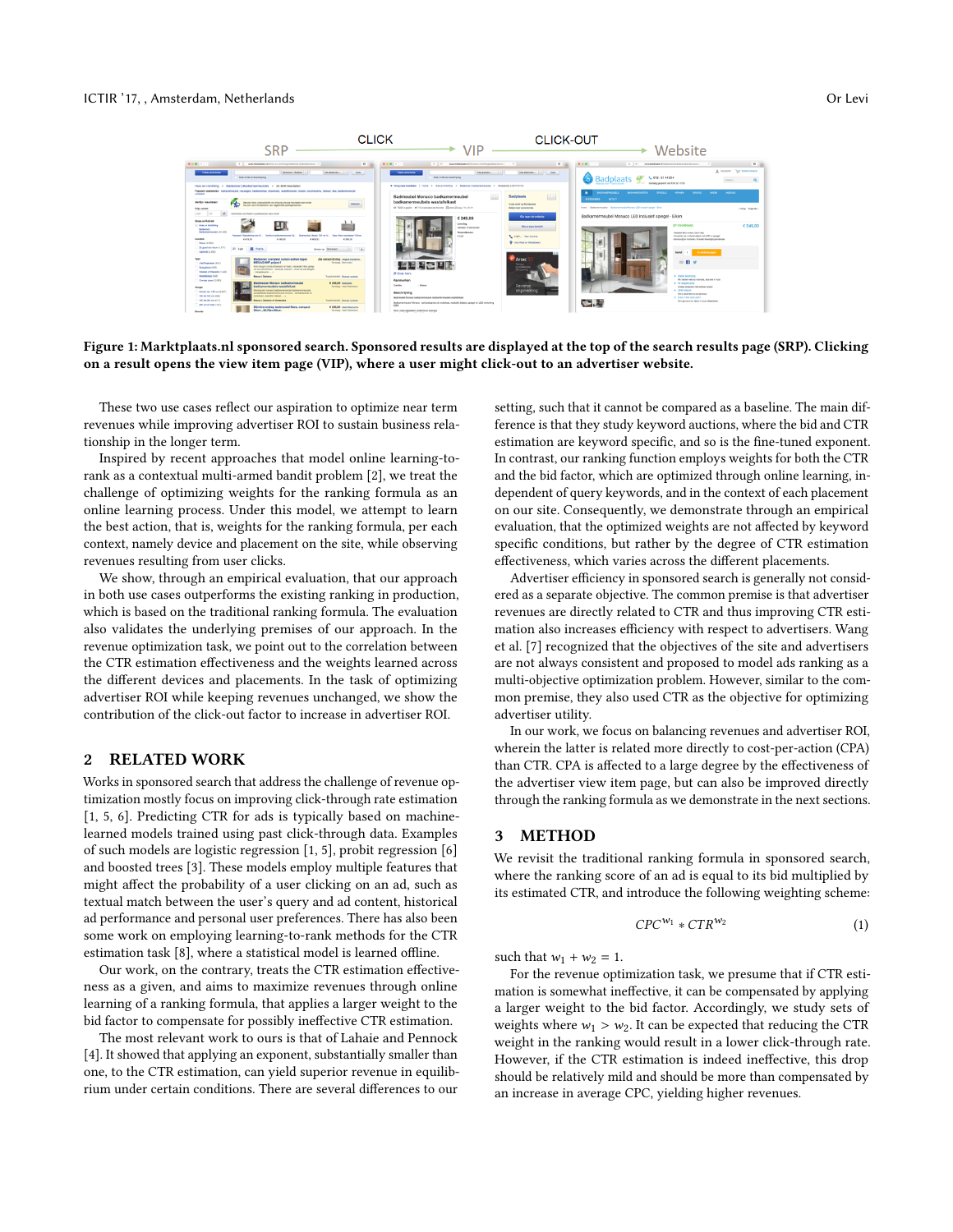

Figure 2: Example of two ads with relatively similar revenue expectation but large difference in click-out rate. In these cases, using the click-out factor we can display more ads with higher click-out rate to improve advertiser ROI.

For the task of balancing revenues and advertiser ROI, we employ the traditional product of CPC and CTR, which captures the expected revenue from an ad, and introduce a third factor into the formula to capture an ad's click-out rate:

$$
CPC * CTR * w_1 + CLICK - OUT * w_2 \qquad \qquad (2)
$$

such that  $w_1 + w_2 = 1$ . Our premise is that the click-out factor can serve as a tie-breaker in cases where two competing ads have relatively similar revenue expectations, as illustrated in Figure 2. An effective tie-breaker will allow us to keep revenues relatively stable while significantly increasing advertiser efficiency.

For each of these two ranking formulas, our aim is to find an optimal set of weights per each context, namely a certain device and placement on our site. We model this challenge as a contextual multi-armed bandit problem, where each slot represents a set of weights, and our objective is to play the best slot for each context. The best slot would be the one that maximizes the expected reward, that is, revenues in the case of Formula 1, or ratio of advertiser efficiency to revenues in the case of Formula 2. We also consider the effect on the relevancy of the results to users and impose a bound on a click-through rate drop that would be tolerated.

To optimize the weights, we devise a split test setting, with equally sized buckets, representing different sets of weights, and propose the following online learning procedure with a epsilon-first strategy of pure exploration followed by pure exploitation.

First, we set weights as per the above mentioned premises. Specifically, for the revenue optimization task, the weight of the bid factor is set to values in {0.6,0.7,0.8,0.9}, based on our presumption, that the bid factor should have a larger weight than that of the CTR estimation factor. For the task of balancing revenues and advertiser ROI, we set the weight of the click-out rate to values in {0.025,0.05,0.075}. These relatively minor weights reflect our premise that this factor should serve as a marginal tie-breaker.

Next, we observe each slot's performance over a one-week period, to account for seasonal factors, and select the weighting scheme that achieves the maximal improvement with statistically significant difference to the baseline, and such that click-through rate does not drop by more than 10%. Our main performance objective is revenue per mille impressions (RPM) in the revenue optimization task, and the ratio of CPA to RPM for advertiser ROI optimization. If no set of weights meets this criteria, we keep the baseline, which is the traditional sponsored search ranking formula. Table 1: Performance on the revenue optimization task. Change in click-through rate (CTR), average cost-per-click (Avg CPC), revenue per mille impressions (RPM) and clickout rate between ranking using the learned weights and a baseline of the traditional ranking formula, for five different devices and two placements on the SRP, at the top and interleaved with organic results. Overall performance changes that are statistically significant are marked with '\*'.

| Device   | Placement | <b>CTR</b>  | Avg CPC    | <b>RPM</b> | Click-Out |
|----------|-----------|-------------|------------|------------|-----------|
| Desktop  | Top       | $-1.10%$    | 3.43%      | 2.29%      | $-1.05%$  |
|          | Inter.    | $-2.87%$    | 6.89%      | 3.82%      | 1.06%     |
| iPhone-  | Top       | $-1.92%$    | 4.40%      | 2.40%      | 0.24%     |
| App      | Inter.    | $-8.41%$    | 10.15%     | 0.89%      | 1.59%     |
| Android- | Top       | $-4.05%$    | 8.93%      | 4.52%      | 3.86%     |
| App      | Inter.    | $-7.43%$    | 11.99%     | 3.67%      | 3.87%     |
| $iOS-$   | Top       | $-4.72%$    | 10.17%     | 4.97%      | 2.07%     |
| Tablet   | Inter.    | $-2.09%$    | 4.30%      | 2.13%      | 4.33%     |
| Android- | Top       | $-4.39%$    | 10.59%     | 5.73%      | 2.05%     |
| Tablet   | Inter.    | $-3.39%$    | 6.19%      | 2.59%      | 4.71%     |
| Overall  |           | $-3.18\%$ * | $6.43\%$ * | $3.05\%$ * | 1.66%     |

Finally, we also consider more fine-grained weights in adjacency to the best performing solution. If, for example, a bid factor weight of 0.6 has given the best performance, we consider weights of 0.55 and 0.65, and run another iteration with the best performing solution and the fine-grained weights.

### 4 EVALUATION

We evaluate our methods using the following online experiments on the classifieds site Marktplaats.nl. Each of the two use cases we introduced In Section 1 is evaluated separately.

First we optimize the weights for each device and placement following the procedure described in Section 3. Learning phase takes two weeks, one week for initial weights and one week for fine-grained weights. Training data overall includes more than 50 million impressions and more than 1 million unique ads. Subsequent to the learning phase, we run an online A/B test to evaluate the ranking formula with the learned weights against a baseline of the traditional sponsored search ranking formula, which is the existing method in production. Each alternative is assigned with an equal size of the traffic divided randomly by user ID. Lastly, we collect data for the evaluation over a one-month period and report the following measures: revenues per mille impressions, clickthrough rate, average cost-per-click and click-out rate. Statistical significance of performance differences is determined using a two tailed paired t-test with  $p = 0.05$ .

Table 1 presents the performance on the revenue optimization task. As expected following the overweighting of the bid factor, click-through rate drops for all the devices and placements, but this is more than compensated by an increase in average CPC, such that overall revenues increase. We see an increase in RPM across all the devices and placements, contributing to a statistically significant increase of 3% in overall RPM.